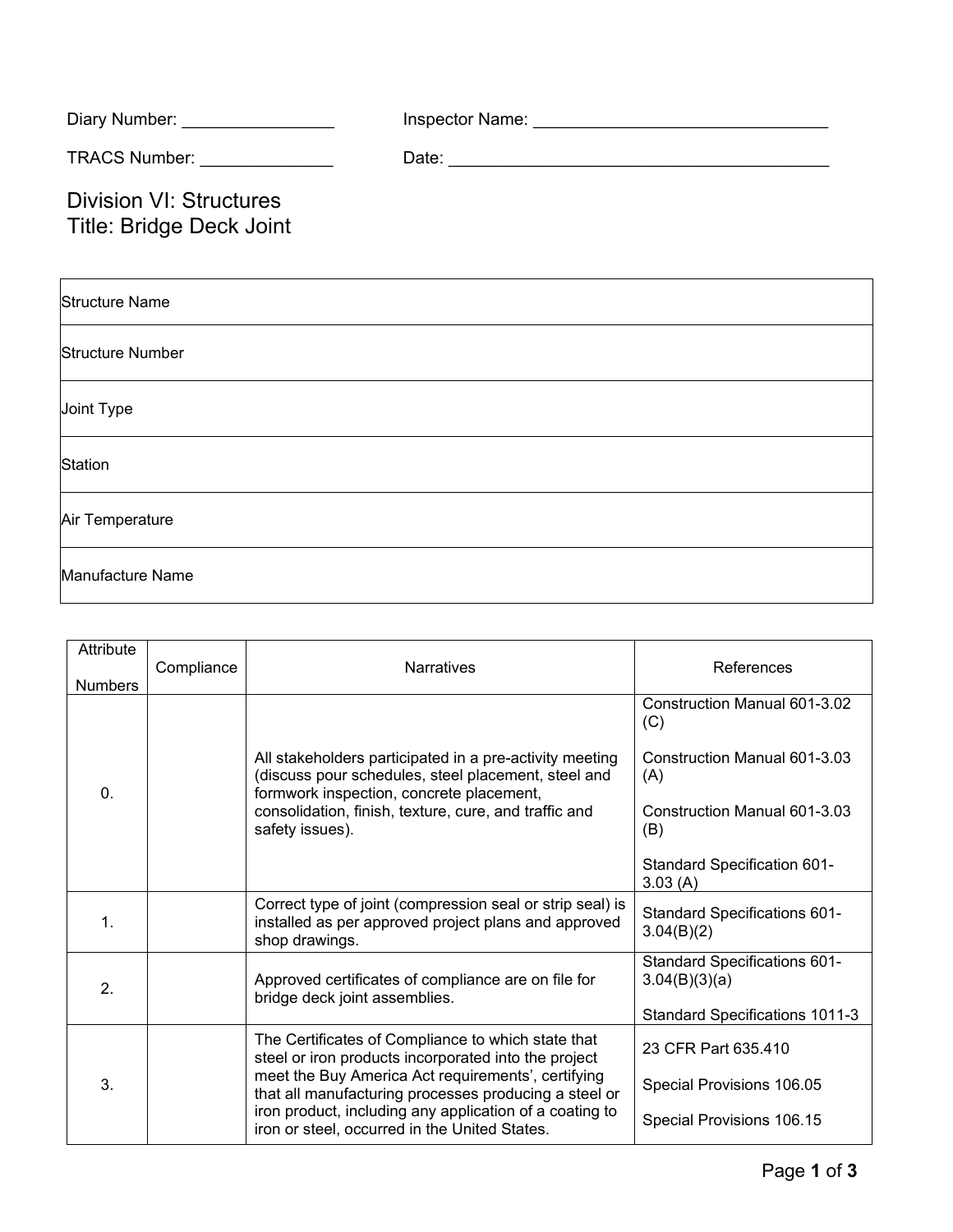|     |  |                                                                                                                                                                                                                               | Standard Specifications 105.05                                             |
|-----|--|-------------------------------------------------------------------------------------------------------------------------------------------------------------------------------------------------------------------------------|----------------------------------------------------------------------------|
| 4.  |  | Inspector has a copy of the approved Shop Drawings<br>for the correct type of assembly: compression seal or<br>strip seal.                                                                                                    | Standard Specifications 601-<br>3.04(B)(3)(b)                              |
| 5.  |  | Shop drawings have been reviewed and approved<br>per Spec 105.03.                                                                                                                                                             | Standard Specifications 105.03                                             |
| 6.  |  | Prior to placing the concrete, the joint opening is<br>checked and/or adjusted in accordance with the<br>temperature correction chart in the Shop Drawing.                                                                    | <b>Standard Specifications 601-</b><br>3.04(B)(3)(b)                       |
| 7.  |  | Contractor and ADOT agree on the final "e"<br>dimension (Temperature).                                                                                                                                                        | Shop Drawing                                                               |
| 8.  |  | Engineer shall inspect the joint assembly for voids by<br>sounding the angle with a hammer. All voids shall be<br>repaired by the contractor by epoxy injection.                                                              | Plans                                                                      |
| 9.  |  | Construction joint surfaces in place more than eight<br>hours are cleaned by abrasive blast methods.                                                                                                                          | <b>Standard Specifications 601-</b><br>3.04                                |
| 10. |  | One sample (18 inches or longer) of the seal material<br>was taken for each size of seal used on the project?                                                                                                                 | <b>Standard Specifications 601-</b><br>3.04(B)(3)(a)                       |
| 11. |  | Prior to installing the Elastomer portion of the<br>assembly, joints-to-be-sealed are covered and<br>protected at all times.                                                                                                  | Standard Specifications 601-<br>3.04(B)(3)(g)                              |
| 12. |  | After installation, the deck joint seal element is<br>checked for perforations or tearing (if found, will be<br>cause for rejection of the seal).                                                                             | <b>Standard Specifications 601-</b><br>3.04(B)(3)(g)                       |
| 13. |  | The block out area reinforcing steel is checked for<br>quantity, size, spacing, clearance, and correct<br>placement.                                                                                                          | Plans                                                                      |
| 14. |  | Prior to placing the concrete, the block out surfaces<br>are cleaned of all dust and abrasive material and<br>coated with an approved adhesive.                                                                               | <b>Standard Specifications 601-</b><br>3.04(B)(3)(g)                       |
| 15. |  | Immediately prior to concrete placement, the forms,<br>and reinforcing steel are sprinkled with cool water<br>(required for air temperatures above 90° degrees F,<br>but recommended for all temperatures above<br>freezing). | <b>Standard Specifications 1006-</b><br>5.02                               |
| 16. |  | Adequate vibration or other consolidation methods<br>are used for the concrete in the joint with special<br>emphasis on the area under the angle iron.                                                                        | Construction Manual 601-3.03<br>(D)<br><b>Standard Specifications 601-</b> |
|     |  |                                                                                                                                                                                                                               | 3.03(D)                                                                    |
| 17. |  | Strip (Neoprene) seal is supplied full length without<br>splices.                                                                                                                                                             | <b>Standard Specifications 1011-</b><br>5.02                               |
|     |  |                                                                                                                                                                                                                               | <b>Structure Detail Drawings SD</b><br>3.02                                |
| 18. |  | Compression (polychloroprene) joint is supplied full<br>length without splices for lengths of 60 feet or less,<br>unless otherwise indicated on the Project Plans.                                                            | <b>Standard Specifications 1011-</b><br>5.02                               |
|     |  |                                                                                                                                                                                                                               | <b>Structure Detail Drawings SD</b><br>3.01                                |
| 19. |  | To ensure a smooth finished joint, the top elevation of<br>the angle iron is checked longitudinally and<br>transversely with a straight-edge.                                                                                 | <b>Standard Specifications 601-</b><br>3.05(D)                             |
| 20. |  | After the initial concrete sets, the bolts holding the<br>joint together are loosened or removed to allow for<br>movement.                                                                                                    | <b>Structure Detail Drawings SD</b><br>3.01                                |